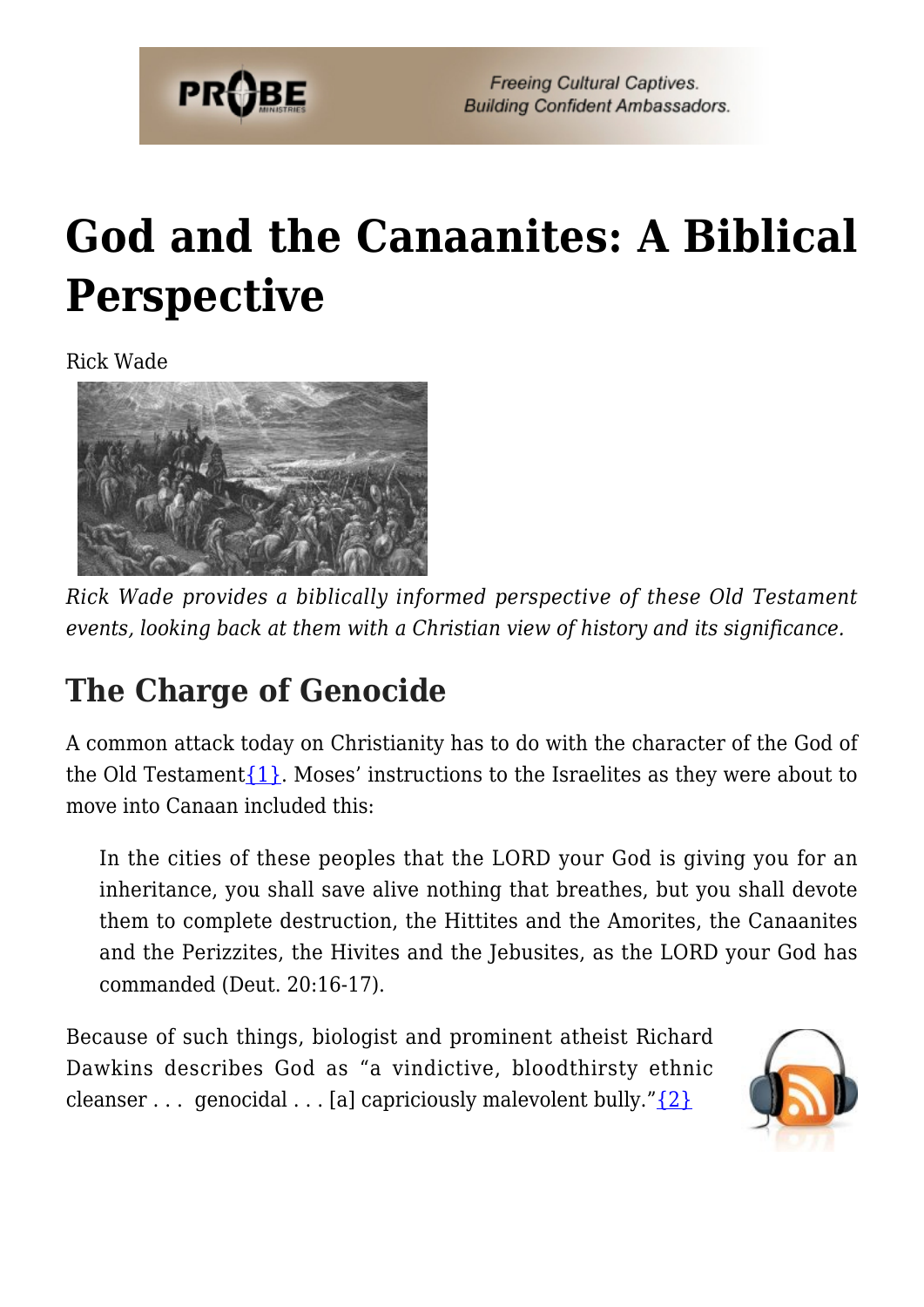

**Freeing Cultural Captives. Building Confident Ambassadors.** 

Can the actions of the Israelites legitimately be called genocide?

The term "genocide" means a major action "committed with intent to destroy, in whole or in part, a national, ethnic, racial or religious group." [{3}](#page--1-0) Some twentieth-century examples are the extermination of six million Jews by the Nazis and the slaughter of 800,000 Tutsis by the Hutus in Rwanda in 1994. Going by this definition alone, the destruction of the Canaanites would seem to have been genocide.

But there is a major difference. These twentieth-century examples were basically people killing people simply because they hated them and/or wanted their land. The Canaanites, by contrast, were destroyed at the direction of God and primarily because of their sin. Because of this, I think the term should be avoided. The completely negative connotations of "genocide" make it hard to look at the biblical events without a jaundiced eye.

One's background theological beliefs make a big difference in how one sees this. If God was not behind the conquest of Canaan, then the Israelites were no different than the Nazis and the Hutus. However, once the biblical doctrines of God and of sin are taken into consideration, the background scenery changes and the picture looks very different. There is only one true God, and that God deserves all honor and worship. Furthermore, justice must respond to the moral failure of sin. The Canaanites were grossly sinful people who were given plenty of time by God to change their ways. They had passed the point of redeemability, and were ripe for judgment.

### **Yahweh War**

To understand what God was doing in Canaan, one must see it within the larger context of redemptive history.

The category scholars use for such events as the battles in the conquest of Canaan is *Yahweh war*. Yahweh wars are battles recorded in Scripture that are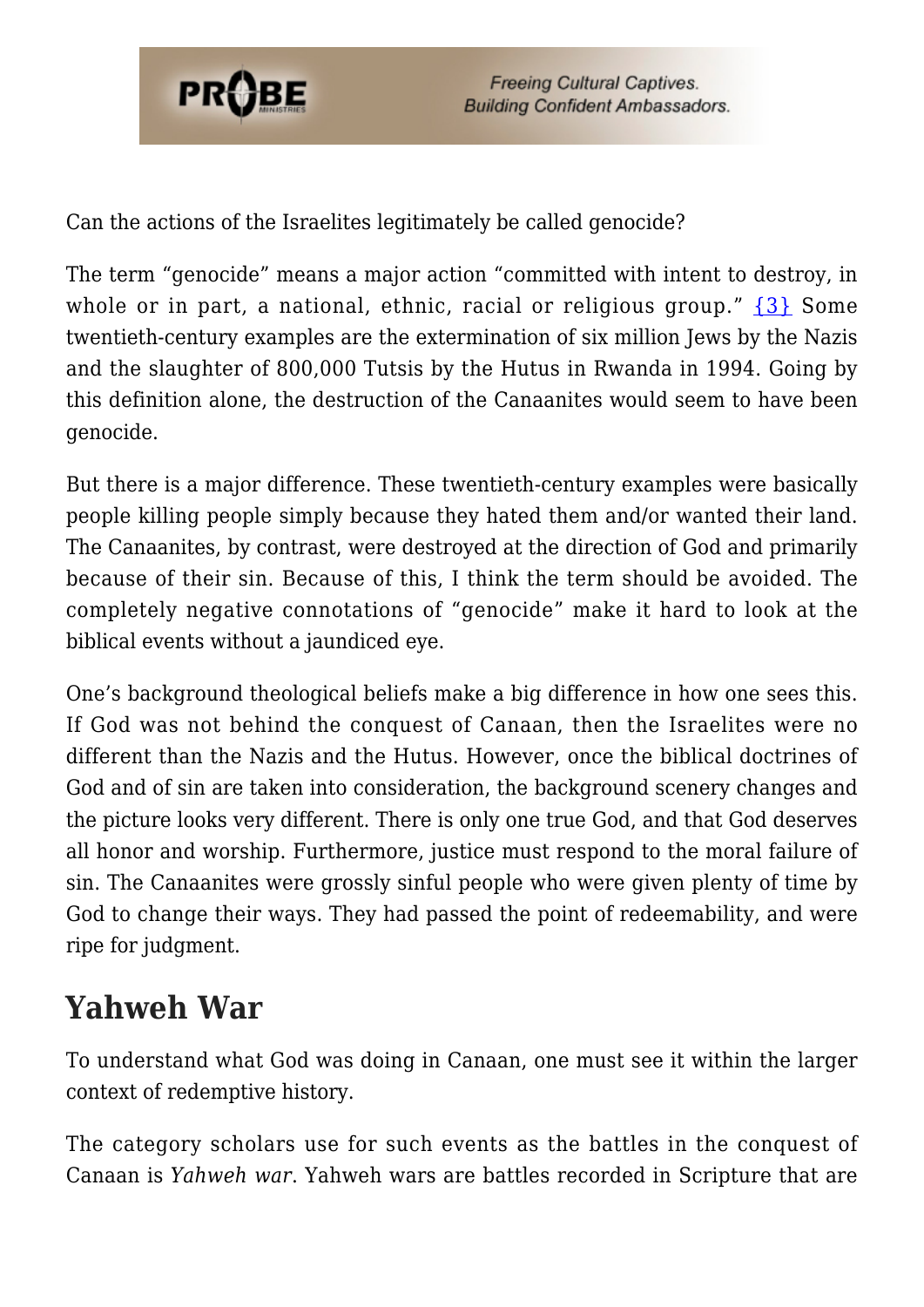

prompted by God for His purposes and won by His power. $\{4\}$ 

Old Testament scholar Tremper Longman sees five phases of Yahweh war in the Bible. In phase one, God fought the flesh-and-blood enemies of Israel. In phase two, God fought against Israel when it broke its side of its covenant with God (cf. Dt. 28:7. 25). In phase three, when Israel and Judah were in exile, God promised to come in the future as a warrior to rescue them from their oppressors (cf. Dan. 7).

In phase four there was a major change. When Jesus came, He shifted the battle to the *spiritual* realm; He fought spiritual powers and authorities. Jesus' power was shown in His healings and exorcisms and preeminently in His victory in the heavenlies by His death and resurrection (see Col. 2:13-15). Christians today are engaged in warfare on this level. Paul wrote to the Ephesians, "For we do not wrestle against flesh and blood, but against . . . the spiritual forces of evil in the heavenly places" (6:12).

Phase five of Yahweh war will be the final battle of history when Jesus returns and will once again be military in nature.

Thus, Longman says, "The war against the Canaanites was simply an earlier phase of the battle that comes to its climax on the cross and its completion at the final judgment." $\{5\}$ 

There are several aspects of Yahweh war. The part that concerns us here—the real culmination of Yahweh war—is called *herem. Herem* literally means "ban" or "banned." It means to ban from human use and to give over completely to God. The ESV and NIV give a fuller understanding of the term by translating it "devote to destruction" (the NASB renders it "set apart").

Old Testament scholars Keil and Delitsch write that "there can be no doubt that the idea which lay at the foundation of the ban was that of a compulsory dedication of something which resisted or impeded sanctification; . . . it was an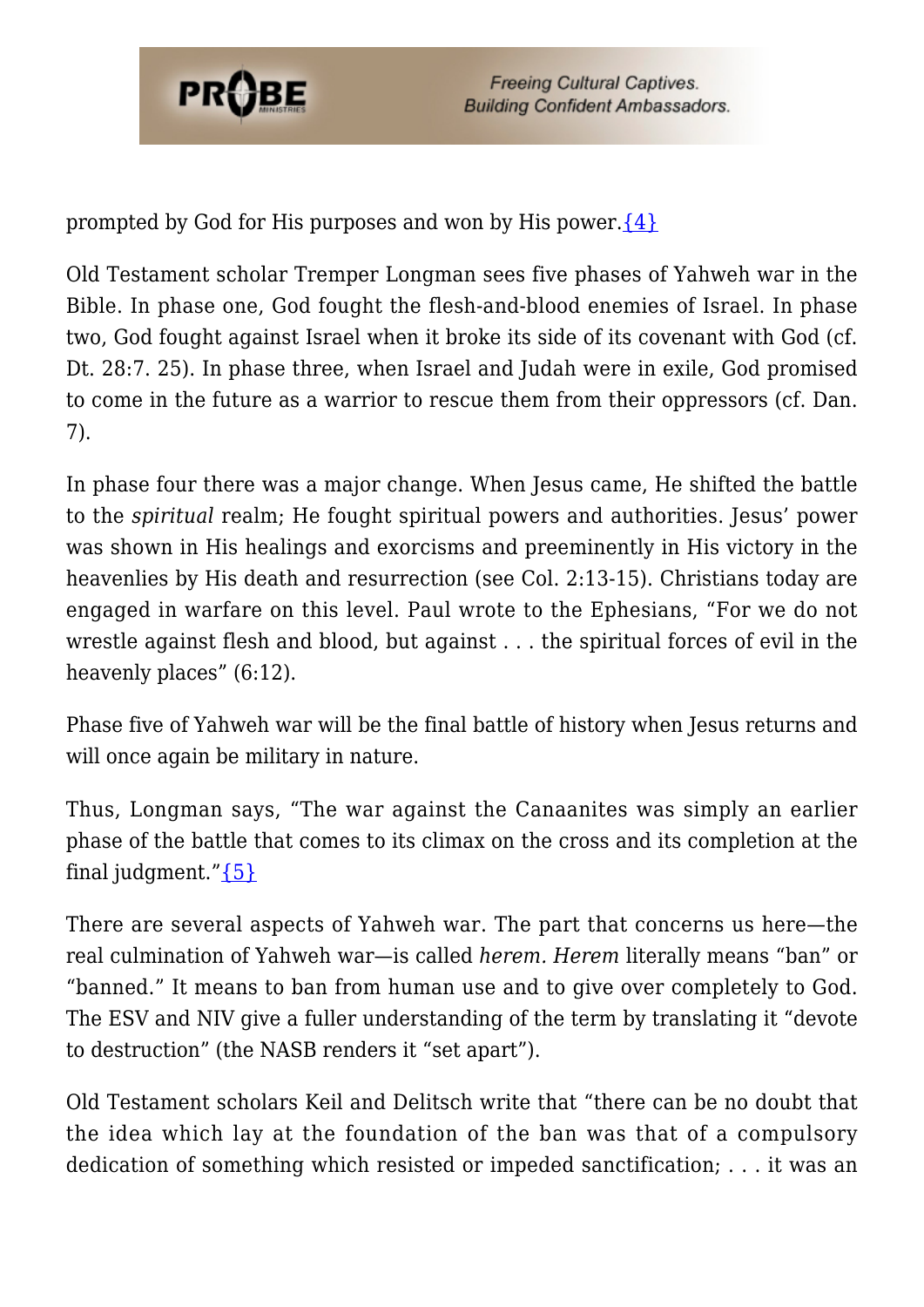

act of the judicial holiness of God manifesting itself in righteousness and judgment.["{6}](#page--1-0)

Canaan, because of its sin, was to be *herem*—devoted to destruction.

## **The Conquest of Canaan**

In the conquest of Canaan, three goals were being accomplished.

First, the movement of the Israelites into Canaan was the fruition of God's promise to Abram that He would give that land to his children (Gen. 12:7). When Joshua led the people across the Jordan River into Canaan, he was fulfilling this promise. Since the land wasn't empty, this could only be accomplished by driving the Canaanites out.

The second goal of the conquest was the judgment of the Canaanites. Driving them out wasn't simply a way of making room for Israel. The Canaanites were an evil, depraved people who had to be judged to fulfill the demands of justice. What about these people prompted such a harsh judgment?

For one thing, the Canaanites worshipped other gods. In our pluralistic age, it's easy to forget what an offense that is to the true God.

In the worship of their gods, the Canaanites committed other evils. They engaged in temple prostitution which was thought to be a re-enactment of the sexual unions of the gods and goddesses.

An even more detestable practice was that of child sacrifice. Under the sanctuary in the ancient city of Gezer, urns containing the burnt bones of children have been found. They are dated to somewhere between 2000 and 1500 BC, between the time of Abraham and the Exodus. $\{7\}$ 

The third goal of the conquest was the protection of Israel. God was concerned that, if the Canaanites remained in the land, they would draw the Israelites into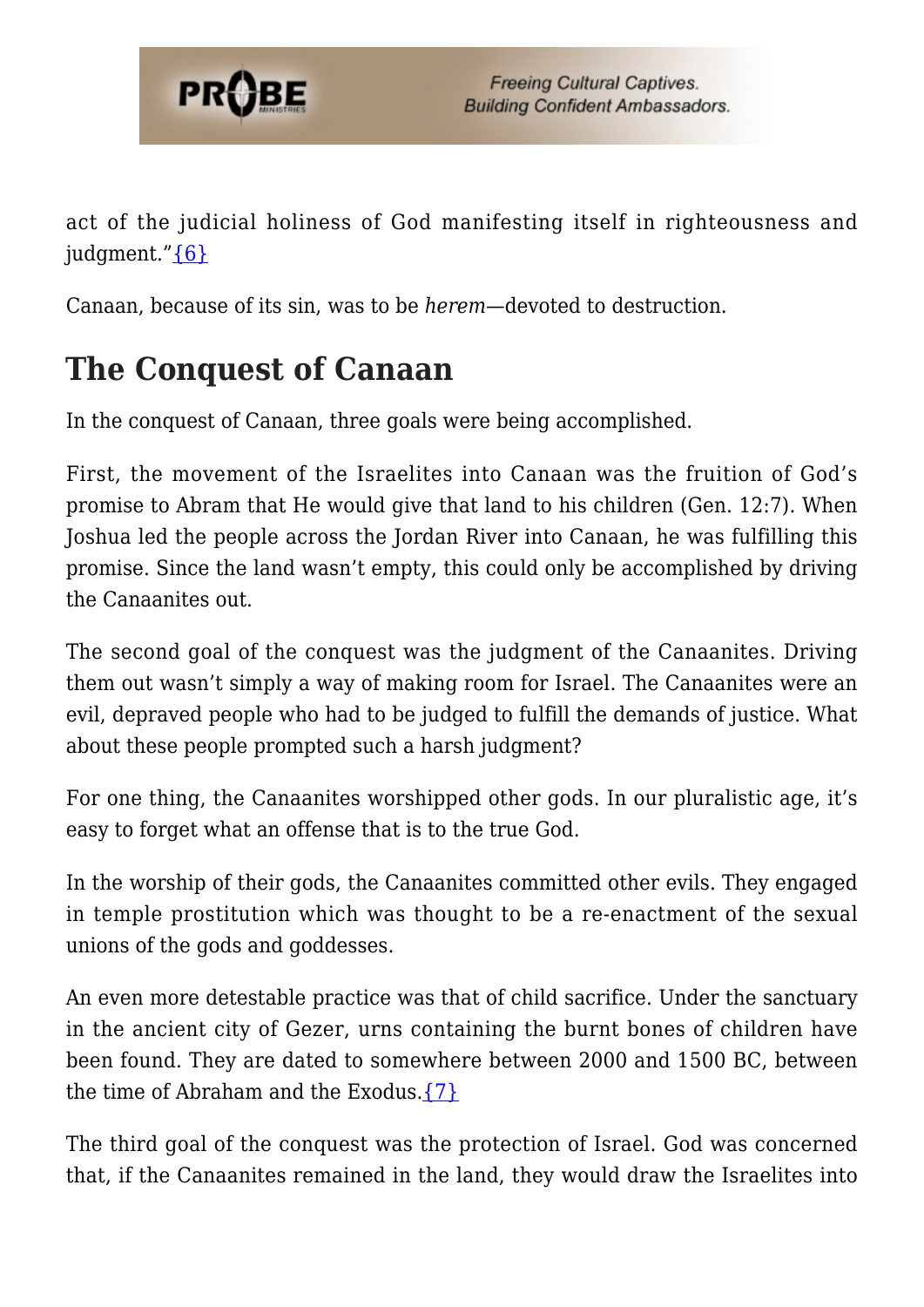

their evil practices.

How could the Canaanites have that much influence over the Israelites? For one thing, the Israelites would intermarry with them, and their spouses would bring their gods into the marriage with all that entailed. $\{8\}$  In addition, the Israelites would be tempted to imitate Canaanite religious rituals because of their close connection to agricultural rhythms. The fertility of the land was believed to be directly connected to the sexual relations of the gods and goddesses. The people believed that re-enacting these unions themselves played a part in the fertility of the land. $\{9\}$ 

At first, the Israelites tried to compromise and worship God the way the Canaanites worshiped their gods. God had warned them against that (Deut. 12:4, 30, 31). Then they would simply abandon worship of the true God. As a result, they eventually received the same judgment the Canaanites experienced (Deut. 4:26; 7:4).

## **The Dispossession and Destruction of the Canaanites**

In Deuteronomy 20:16, Moses said the Israelites were to "save alive nothing that breathes" in the cities in their new land. The question has been raised whether God really intended the Israelites to kill *all* the people. It has been suggested that such "obliteration language" was "hyperbolic." $\{10\}$  Commands to destroy everyone are sometimes followed by commands not to intermarry, such as in Deut. 7:2-3. How could the Israelites intermarry with the Canaanites if they killed them all? Maybe this was just an example of Ancient Near Eastern military language. ${11}$ 

I think God meant it quite literally. Here's why. Leviticus 27:29 says very plainly that every person devoted to destruction was to be killed. Further, in Deuteronomy 20, Moses said they were only to kill the adult males in far away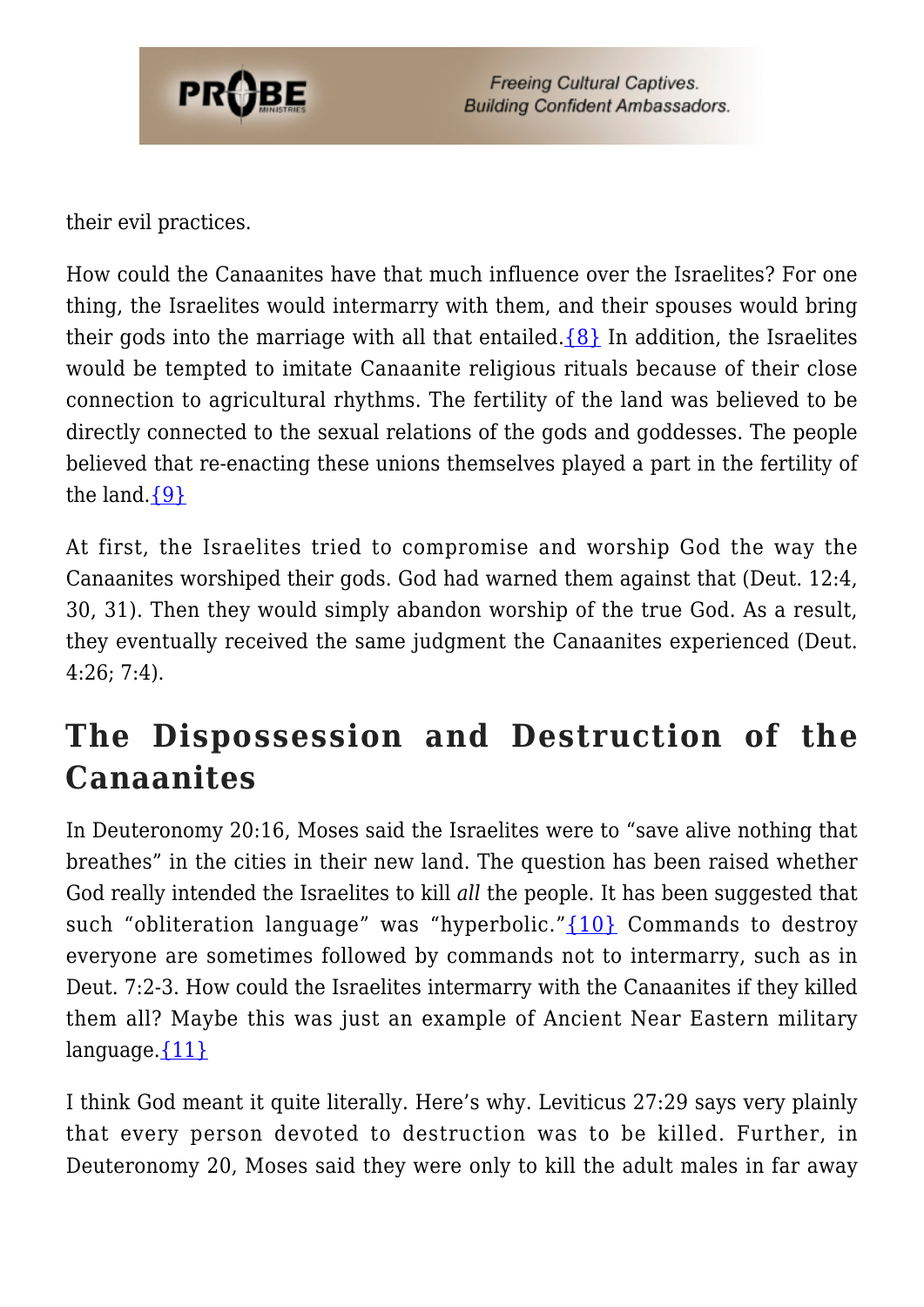

cities (vv. 13-14), but in nearby cities they were to "save nothing alive that breathes" (v. 16). If God *didn't* mean to kill everyone in nearby cities, then what distinction was being made? And how else would God have said it if He *did* mean that? That being said, I do not think God had the Israelites comb the land to find and destroy every person; they were to devote to destruction the people who remained in the cities when they attacked.

Another observation is that the instruction is frequently to *dispossess* the Canaanites or move them out rather than to *destroy* them. Scholar Glen Miller points out that "dispossession" words are used by a three-to-one margin over "destruction" words.[{12}](#page--1-0)

Can these be put together? With Miller, I think they can. The people of the land had heard about all that had happened with the Israelites from the time they escaped Egypt. "As soon as we heard it," Rahab of Jericho said, "our hearts melted, and there was no spirit left in any man because of you, for the LORD your God, he is God in the heavens above and on the earth beneath" (Josh. 2:11). Because of that advance warning, it is possible that some people abandoned their cities. Thus, the Israelites could possibly have married people who weren't in the cities when they were attacked.

A more obvious reason for the possibility of intermarriage is the fact that the Israelites didn't fully obey God's commands. In Jdg. 1:27-2:5, we read that tribe after tribe of Israelites did not drive out all the inhabitants of the cities they conquered. The Israelites intermarried with them which eventually drew God's judgment on them as well.

### **Final Comments**

The most disturbing part of the conquest of Canaan for most people is the killing of children. After the defeats of both Heshbon and Bashan, Moses noted that they had "devoted to destruction every city, men, women, and children" (Deut. 2:34;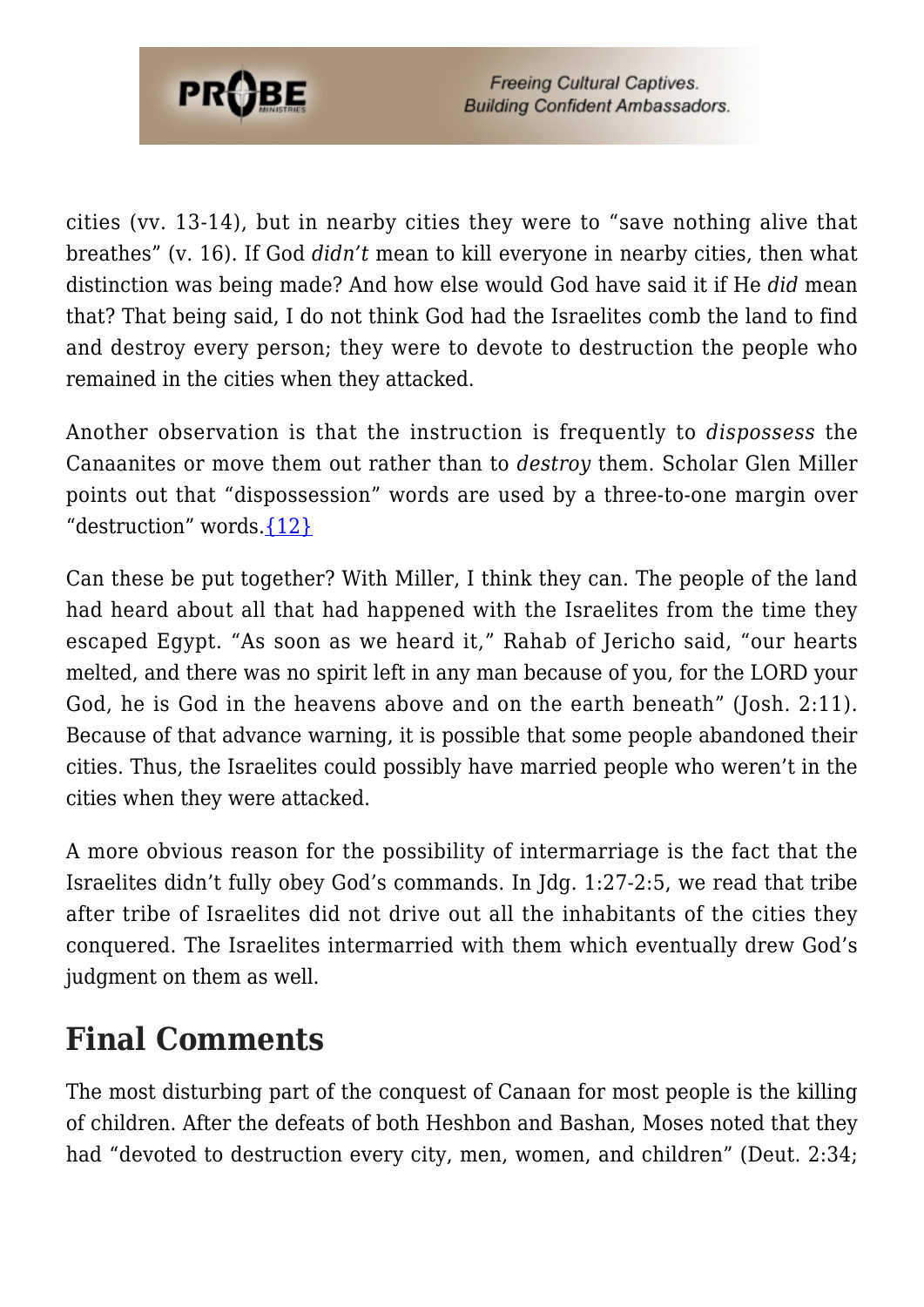

#### 3:3, 6).

No matter what explanation of the death of children is given, no one except the most cold hearted will find joy in it. God didn't. He gets no pleasure in the death of anyone. In Ezekiel 18:23 we read, "Have I any pleasure in the death of the wicked, declares the Lord God, and not rather that he should turn from his way and live?" (see also Ezek. 33:11). When God told Abraham He was going to destroy Sodom and Gomorrah, Abraham pleaded for them, and God agreed in his mercy that if but only ten righteous people were found, He wouldn't do it. Long after the conquest of the land, when God decided He would have to destroy Moab, according to Isaiah God "wept bitterly" over her cities (Isa. 16:9; cf. 15:5).

But what about Deuteronomy 24:16 which says that children shall not be put to death because of their fathers' sins? Isn't there an inconsistency here?

The law given in Deuteronomy provided regulations for the people of Israel. On an individual basis, when a father sinned, his son wasn't to be punished for it. The situation with Canaan was different. Generation after generation of Canaanites continued in the same evil practices. What was to stop it? God knew it would take the destruction of the nations.

Here are a few factors to take into consideration:

First, the sins of parents, *just like their successes*, have an impact on their children.

Second, if the Canaanite children were allowed to live and remain in the land, they could very well act to avenge their parents when they grew up, or at least to pick up again the practices of their parents.

Third, if one holds that there is an age of accountability for children, and that those younger than that are received into heaven with God at their death, although the means of death were frightful and harsh, the Canaanite children's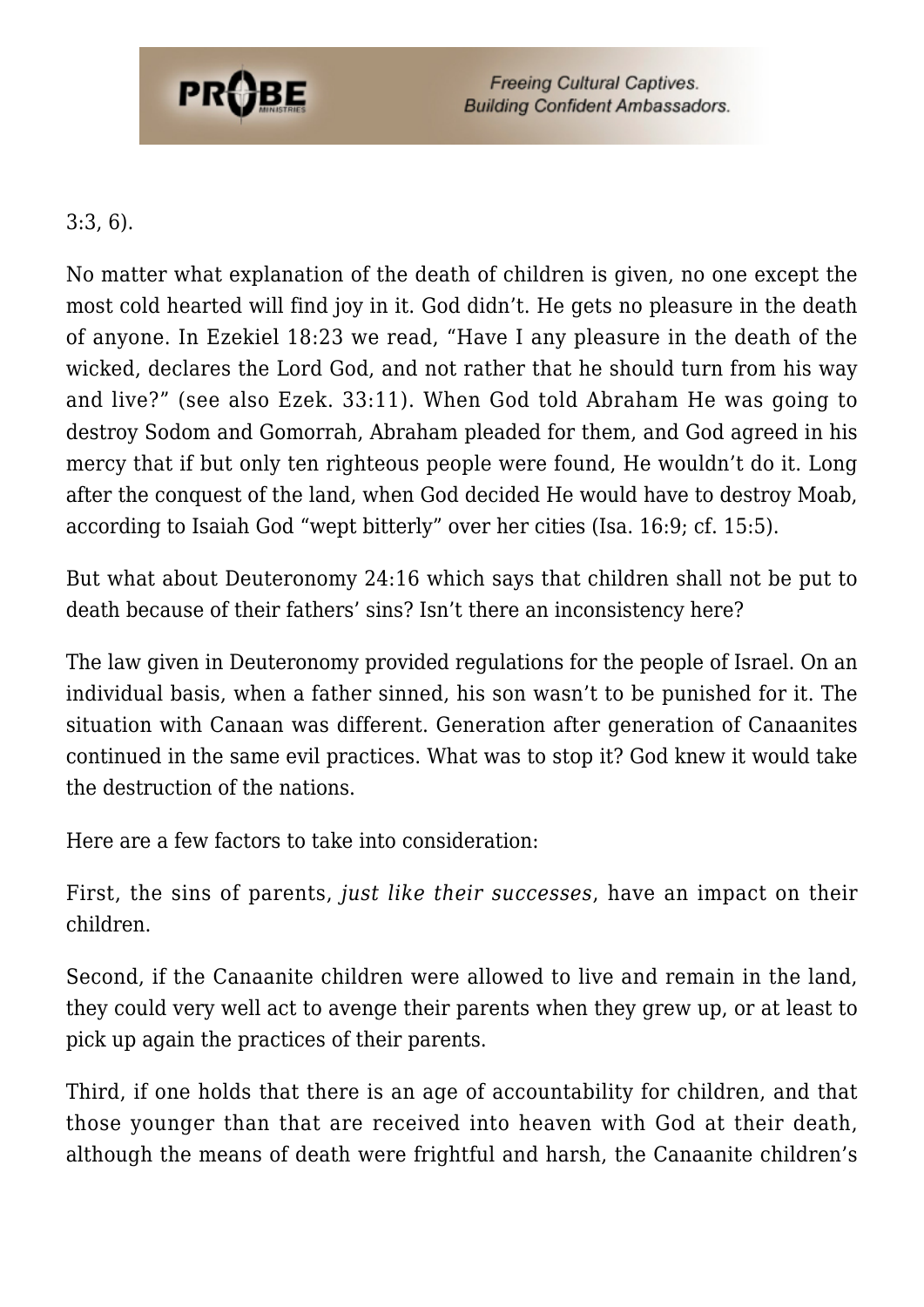

experience after death would be better than if they'd continued to live among such a sinful people.  $\{13\}$  How persuasive this thought is will depend on how seriously we take biblical teaching about our future after the grave. [*Ed. note: please see Probe's article* "[Do Babies Go to Hell?](http://www.probe.org/site/c.fdKEIMNsEoG/b.4220349/k.5C9C/Do_Babies_Go_to_Hell.htm)" *by Probe's founder Jimmy Williams*.]

These ideas may provide little consolation. But we must keep in mind that God is not subject to our contemporary sensibilities.[{14}](#page--1-0) The only test we can put to God is consistency with His own nature and word. Yahweh is a God of justice as well as mercy. He is also a God who takes no pleasure in the death of the wicked.

#### **Notes**

1. This article is a slightly adapted version of the program that aired on the Probe radio program. A more detailed version is also available on our Web site with the title ["Yahweh War and the Conquest of Canaan.](https://www.probe.org/yahweh-war-and-the-conquest-of-canaan/)"

2. Richard Dawkins, *The God Delusion* (Boston: Mariner Books, 2008), 51.

3. "Convention on the Punishment and Prevention of the Crime of Genocide," Article II, University of the West of England, at: [www.ess.uwe.ac.uk/](http://www.ess.uwe.ac.uk/).

4. The phrase "the Lord's battles" or "battles of the Lord" are found in 1 Sam. 18:17 and 25:28.

5. Tremper Longman III, "The Case for Spiritual Continuity," in C. S. Cowles, Eugene H. Merrill, Daniel L. Gard, and Tremper Longman III, *Show Them No Mercy: Four Views on God and Canaanite Genocide* (Grand Rapids: Zondervan, 2003), 185.

6. C.F. Keil and F. Delitzsch, trans., James Martin, *Commentary on the Old Testament, vol. 1: The Pentateuch* (Grand Rapids: Eerdmans, n.d.), 484-485. Emphasis added.

7. M.G. Kyle, "Canaan," in *The International Standard Bible Encyclopedia*, James Orr, ed. (Grand Rapids: Eerdmans, 1974), 550. 8. The atheism of today wasn't an option. If the Israelites started to get a little slack in their obligations to Yahweh, they would turn to other gods.

9. Bernhard Anderson, *Understanding the Old Testament* (Englewood Cliffs, NJ: